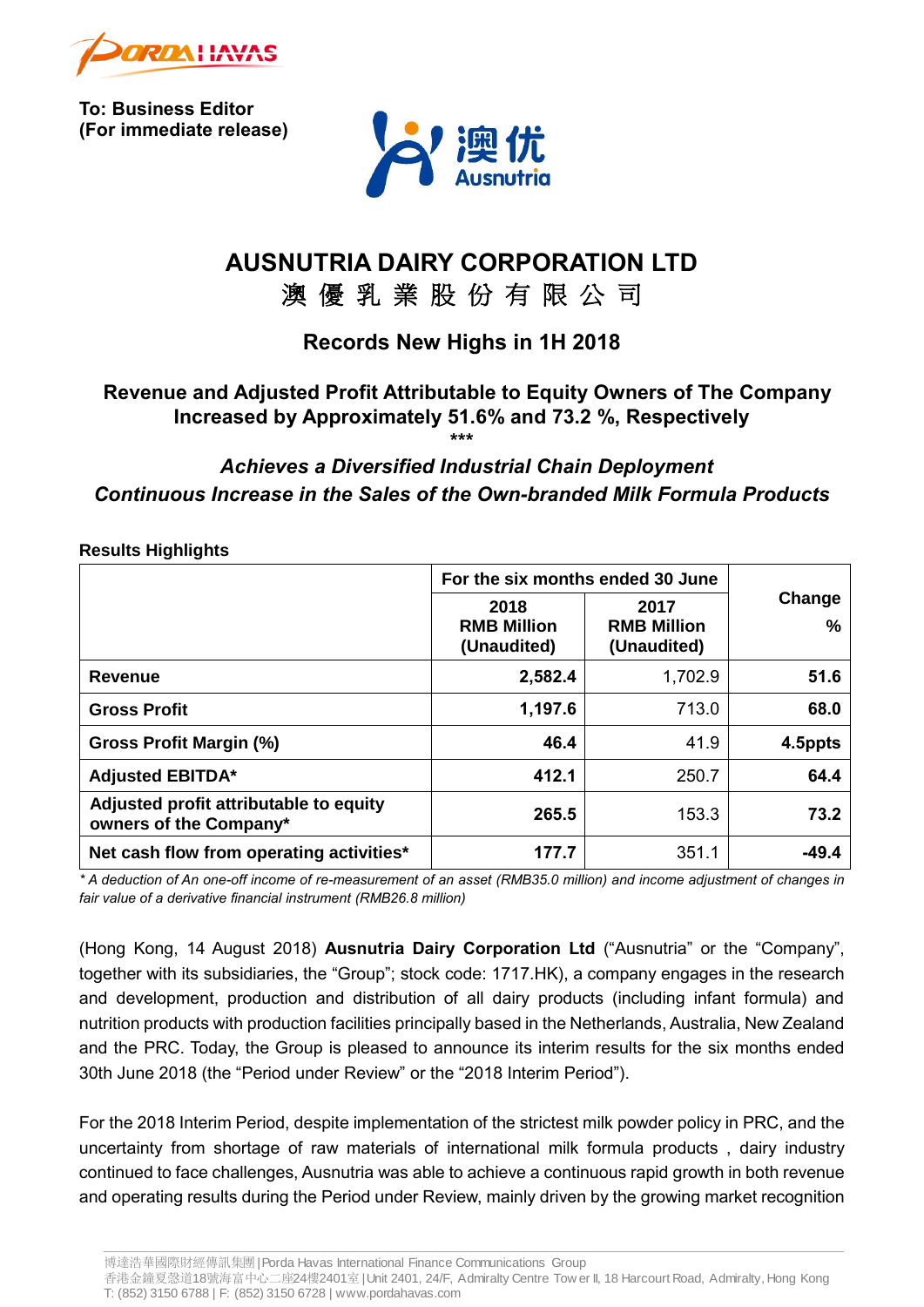

of the Group's own-branded milk formula products as a result of its persistent effort in building distribution channels and delivering quality consumer service; the rising market awareness for the Group's own-branded goat milk formula products "Kabrita" for its quality and high nutrition value. Moreover, the increase in production capacity following the acquisition of a factory in Australia and the commencement of production of two new factories in the Netherlands; and the progressive enhancement of the Group's management and operation efficiency. During the Period under Review, revenue of the Group increased 51.6% to RMB2,582.4 million when compared with the same period last year. Gross profit increased 68.0% to RMB1,197.6 million while the gross profit margin reached 46.4%, representing an increase of 4.5 percentage points over the same period last year, which mainly due to the proportion of sales of the own-branded milk formula products increased to 80.4% (1H 2017: 69.8%). Adjusted profit attributable to equity owners of the Company increased by 73.2% to RMB265.5 million. Basic earnings per share came to RMB25.92 cents.

**Mr. Yan Weibin, Chairman of the Group,** said - "For the 2018 Interim Period, Ausnutria gradually implements its global strategy from upstream to the sales market, each business segment has made a great progress. As to the core business, five factories in the Netherlands, two factories in Australia, and one factory in New Zealand have been reformed or completed and commenced production. The first factory in Changsha, the PRC, is in operation. Smart Factory in Changsha will be completed soon, and global 'Golden Milk Zone' layout is basically completed. As to the global business development, the Group has completed the acquisition of remaining 15% equity interest in HNC Group, and remaining 50% equity interest in Ozfarm Australia which has the number one maternal women's milk powder brand in Australia. Moreover, the Group will strategically introduce CITIC Agri Fund Management Co., Ltd. After CITIC Agri Fund becomes the single largest shareholder of the Group, this will broaden our shareholding structure, optimize the Group's asset and liability structure and enhance international competitiveness. In addition, the senior management increased stake in June this year fully demonstrates the core management's confidence in business performance and prospects of Ausnutria."

During the Period under Review, sales of Ausnutria's own-branded cow milk infant formula increased by 80.5% to RMB1,168.7 million when compared with the same period last year, with *Allnutria, Hyproca, Puredo, Mygood* and *Eurlate*, enjoying remarkable sales growth. Moreover, the Group's goat milkbased brand *Kabrita* continued to maintain its leading position in the imported goat milk-based infant formula sector in the PRC with outstanding sales performance that increased 77.0% to RMB796.0 million when compared with the same period last year. Kabrita accounted for approximately 30.8% of the Group's total revenues and has become one of the main sources of the Group's overall revenue stream. As such, the Group will continue to launch *Kabrita* in other major countries with the aim of becoming a global market leader in goat milk infant nutrition products.

In addition to the development of its own-branded business, the Group also produces infant formula for other worldwide customers on an OEM basis (the "Private Label"). For the 2018 Interim Period, sales decline in private label was due to the company shift more capacity to the own-branded products as of the strong demand, sales of the Private Label business decreased by 19.5% to RMB192.0 million,

博達浩華國際財經傳訊集團| Porda Havas International Finance Communications Group

香港金鐘夏愨道18號海富中心二座24樓2401室 | Unit 2401, 24/F, Admiralty Centre Tow er II, 18 Harcourt Road, Admiralty, Hong Kong T: (852) 3150 6788 | F: (852) 3150 6728 | www.pordahavas.com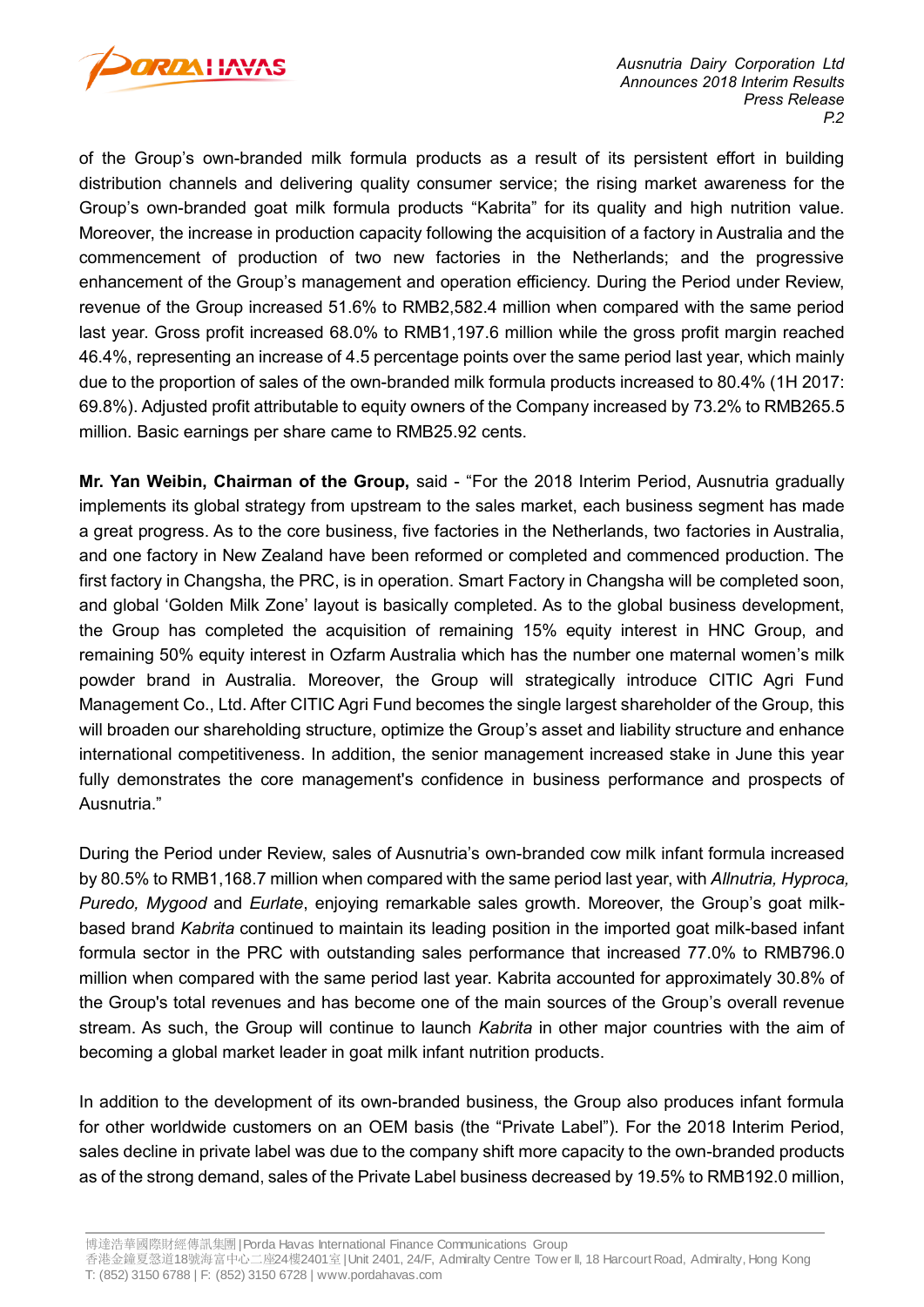

represented 7.4% of the total revenue of the Group.

As to Nutrition business, following the acquisition of the nutrition business from Nutrition Care Pharmaceuticals Pty. Ltd. in 2016, Ausnutria actively identified the key and potential products to be introduced into overseas markets, especially in the PRC market. The Group has launched Gut Relief, which has a beneficial effect on the gastrointestinal tract, and Soforla, a supplement that resolves lactose intolerance in infants, in 2016 and 2017, respectively. As consumers in the PRC are becoming more health-conscious over time, the Group believes that the Nutrition Business will benefit from the increasing market demand of nutrition products.

In order to support the continuous growth in demand for infant formula products and optimize supply chain deployment, Ausnutria established new factories in the Netherlands and New Zealand respectively, and completed construction at the end of 2017. Among which, two new factories in the Netherlands obtained certification from and completed its registration with the CNCA in November. The NZ Factory New Zealand, jointly developed with Westland (the second largest dairy cooperative in New Zealand), was obtained a production permit from the Ministry for Primary Industries of New Zealand. Together with the acquired factories in Australia, the Group will have 10 factories in the global "Golden Milk Zone" by the end of 2018, and the production capacity will be greatly improved.

Looking forward, **Mr. Yan** said - "Embracing the huge opportunities brought about by recent national policy changes, Ausnutria has formed global expansion of a diversified industrial chain from formula milk powder to nutritional products, and has become an international company with a sales service network in China, North America, Russia and the Middle East. In the future, the Group will follow the direction of nutrition and comprehensive health, seize the opportunities both in the PRC and overseas market, and enhance its sustainability, heading towards the 'Golden Decade' of Ausnutria. We firmly believe that continuous increase in the sales of the own-branded milk formula products and gradually enhance in operation efficiency will allow us to achieve ever-expanding growth results. We will continue to strive hard to create greater value for our consumers and shareholders."

- *End -*